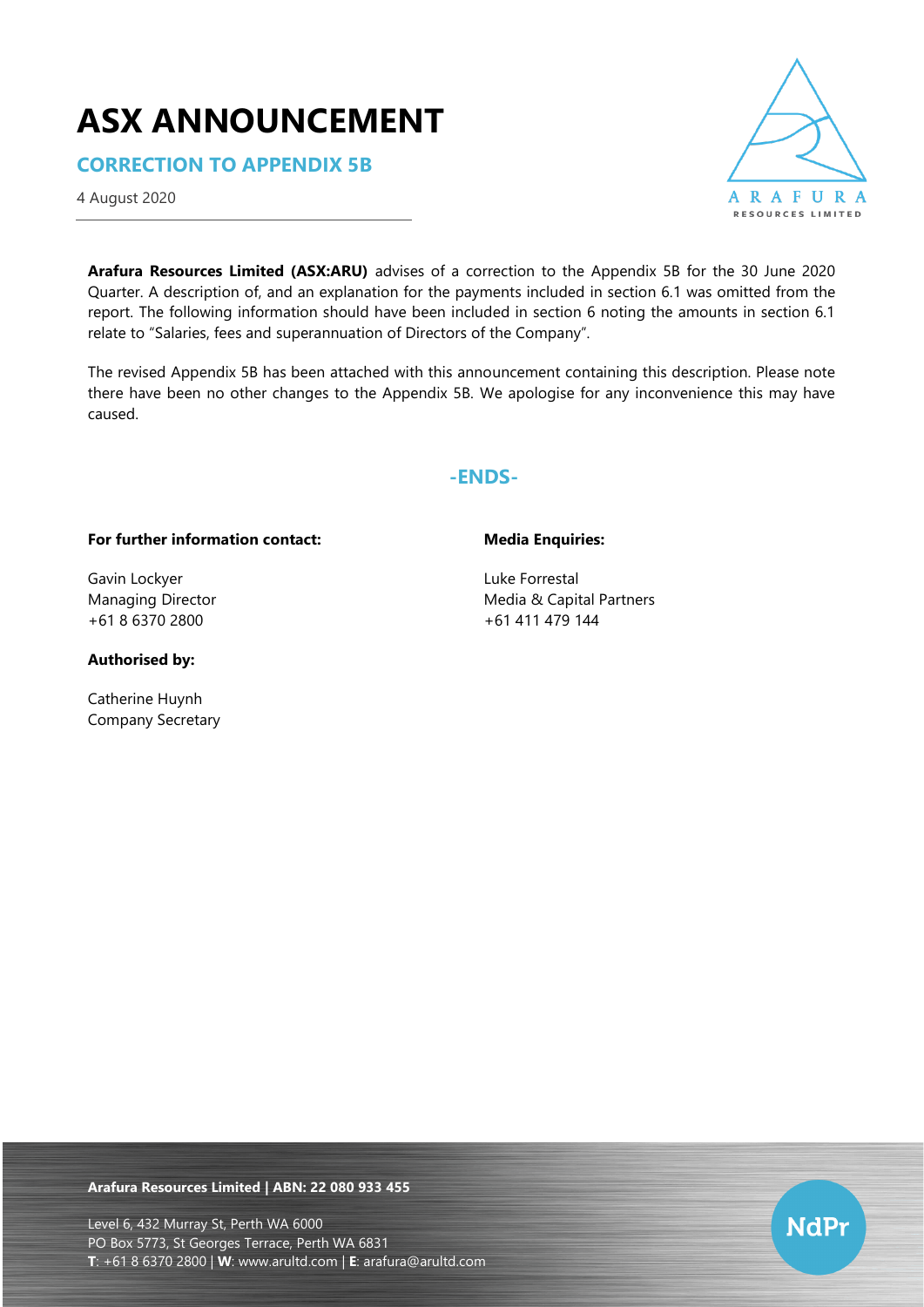# **ASX ANNOUNCEMENT**

**CORRECTION TO APPENDIX 5B**



4 August 2020

# **APPENDIX 5B**

**Mining exploration entity and oil and gas exploration entity quarterly report**

| <b>Name of entity</b> |                                   |
|-----------------------|-----------------------------------|
| Arafura Resources Ltd |                                   |
| <b>ABN</b>            | Quarter ended ("current quarter") |
| 22 080 933 455        | 30 June 2020                      |

|     | <b>Consolidated statement of cash flows</b>       | <b>Current quarter</b><br>\$A'000 | Year to date<br>(12 months)<br>\$A'000 |
|-----|---------------------------------------------------|-----------------------------------|----------------------------------------|
| 1.  | <b>Cash flows from operating activities</b>       |                                   |                                        |
| 1.1 | Receipts from customers                           |                                   |                                        |
| 1.2 | Payments for                                      |                                   |                                        |
|     | (a) exploration & evaluation                      |                                   |                                        |
|     | (b) development                                   |                                   |                                        |
|     | (c) production                                    |                                   |                                        |
|     | (d) staff costs                                   | (473)                             | (1,630)                                |
|     | (e) administration and corporate costs            | (334)                             | (1, 771)                               |
| 1.3 | Dividends received (see note 3)                   |                                   |                                        |
| 1.4 | Interest received                                 | 47                                | 324                                    |
| 1.5 | Interest and other costs of finance paid          | (9)                               | (11)                                   |
| 1.6 | Income taxes paid                                 |                                   |                                        |
| 1.7 | Government grants and tax incentives              | 66                                | 303                                    |
| 1.8 | Other (provide details if material)               |                                   |                                        |
| 1.9 | Net cash from / (used in) operating<br>activities | (703)                             | (2,785)                                |

**Arafura Resources Limited | ABN: 22 080 933 455**

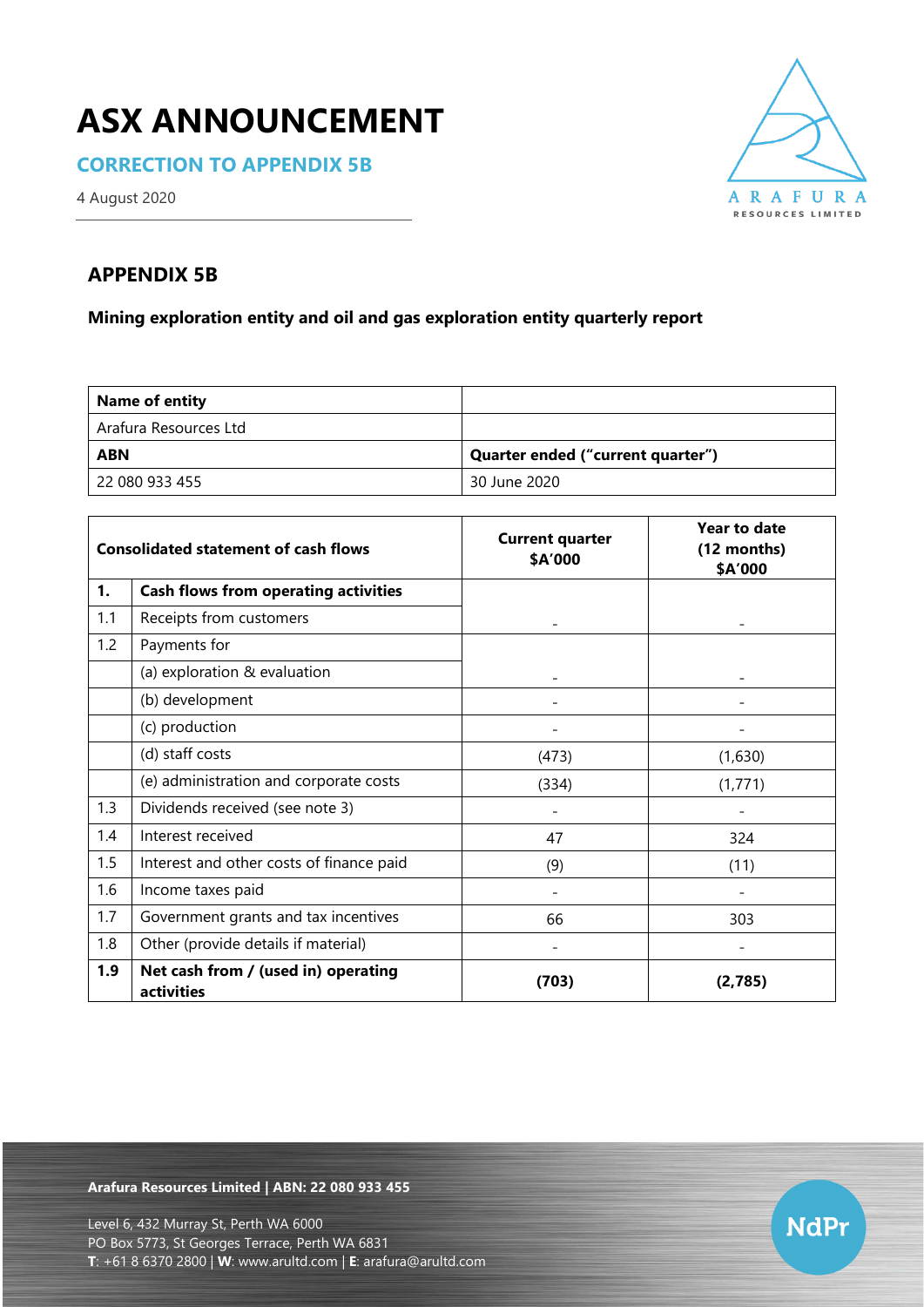

# 4 August 2020 | **ASX Announcement CORRECTION TO APPENDIX 5B**

| 2.  | <b>Cash flows from investing activities</b>       |          |          |
|-----|---------------------------------------------------|----------|----------|
| 2.1 | Payments to acquire:                              |          |          |
|     | (a) entities                                      |          |          |
|     | (b) tenements and bonds                           | (32)     | (65)     |
|     | (c) property, plant and equipment                 | (11)     | (43)     |
|     | (d) exploration and evaluation                    | (3,051)  | (9, 180) |
|     | (e) investments                                   |          |          |
|     | (f) other non-current assets                      | (117)    | (117)    |
| 2.2 | Proceeds from the disposal of:                    |          |          |
|     | (a) entities                                      |          |          |
|     | (b) tenements                                     |          |          |
|     | (c) property, plant and equipment                 |          |          |
|     | (d) investments                                   |          |          |
|     | (e) other non-current assets                      | 96       | 96       |
| 2.3 | Cash flows from loans to other entities           |          |          |
| 2.4 | Dividends received (see note 3)                   |          |          |
| 2.5 | Other (R&D refund - capitalised portion)          |          | 1,278    |
| 2.6 | Net cash from / (used in) investing<br>activities | (3, 115) | (8,031)  |

| 3.   | <b>Cash flows from financing activities</b>                                                |       |         |
|------|--------------------------------------------------------------------------------------------|-------|---------|
| 3.1  | Proceeds from issues of equity securities<br>(excluding convertible debt securities)       | 7,000 | 30,246  |
| 3.2  | Proceeds from issue of convertible debt<br>securities                                      |       |         |
| 3.3  | Proceeds from exercise of options                                                          |       |         |
| 3.4  | Transaction costs related to issues of equity<br>securities or convertible debt securities | (460) | (2,011) |
| 3.5  | Proceeds from borrowings                                                                   |       |         |
| 3.6  | Repayment of borrowings                                                                    |       |         |
| 3.7  | Transaction costs related to loans and<br>borrowings                                       |       |         |
| 3.8  | Dividends paid                                                                             |       |         |
| 3.9  | Other (repayment of lease liabilities)                                                     | (46)  | (46)    |
| 3.10 | Net cash from / (used in) financing<br>activities                                          | 6,494 | 28,189  |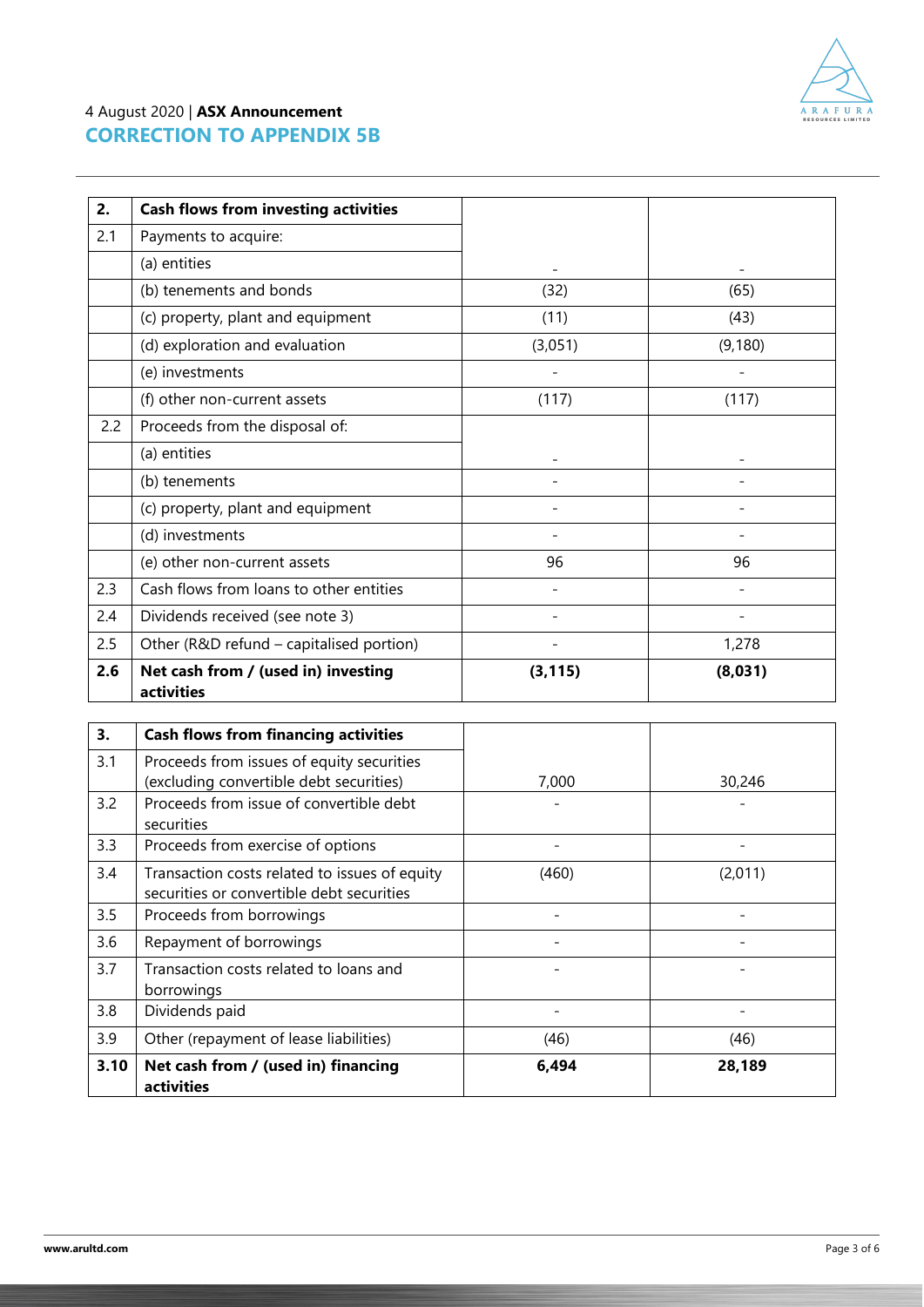

# 4 August 2020 | **ASX Announcement CORRECTION TO APPENDIX 5B**

| 4.  | Net increase / (decrease) in cash and cash<br>equivalents for the period |          |         |
|-----|--------------------------------------------------------------------------|----------|---------|
| 4.1 | Cash and cash equivalents at beginning of<br>period                      | 20,095   | 5,398   |
| 4.2 | Net cash from / (used in) operating activities<br>(item 1.9 above)       | (703)    | (2,785) |
| 4.3 | Net cash from / (used in) investing activities<br>(item 2.6 above)       | (3, 115) | (8,031) |
| 4.4 | Net cash from / (used in) financing activities<br>(item 3.10 above)      | 6,494    | 28,189  |
| 4.5 | Effect of movement in exchange rates on<br>cash held                     |          |         |
| 4.6 | Cash and cash equivalents at end of period                               | 22,771   | 22,771  |

| 5.  | <b>Reconciliation of cash and cash</b><br>equivalents                                                                       | <b>Current quarter</b><br>\$A'000 | <b>Previous quarter</b><br>\$A'000 |
|-----|-----------------------------------------------------------------------------------------------------------------------------|-----------------------------------|------------------------------------|
|     | at the end of the quarter (as shown in the<br>consolidated statement of cash flows) to the<br>related items in the accounts |                                   |                                    |
| 5.1 | <b>Bank balances</b>                                                                                                        | 1,845                             | 279                                |
| 5.2 | Call deposits                                                                                                               | 20,926                            | 19,816                             |
| 5.3 | Bank overdrafts                                                                                                             |                                   |                                    |
| 5.4 | Other (provide details)                                                                                                     |                                   |                                    |
| 5.5 | Cash and cash equivalents at end of<br>quarter (should equal item 4.6 above)                                                | 22,771                            | 20,095                             |

| 6.                                                                                                                                                         | Payments to related parties of the entity and their associates                             | <b>Current quarter</b><br>\$A'000 |
|------------------------------------------------------------------------------------------------------------------------------------------------------------|--------------------------------------------------------------------------------------------|-----------------------------------|
| 6.1                                                                                                                                                        | Aggregate amount of payments to related parties and their associates<br>included in item 1 | (190)                             |
| 6.2                                                                                                                                                        | Aggregate amount of payments to related parties and their associates<br>included in item 2 |                                   |
| Note: if any amounts are shown in items 6.1 or 6.2, your quarterly activity report must include a description of, and an<br>explanation for, such payments |                                                                                            |                                   |
| Salaries, fees and superannuation of Directors of the Company.                                                                                             |                                                                                            |                                   |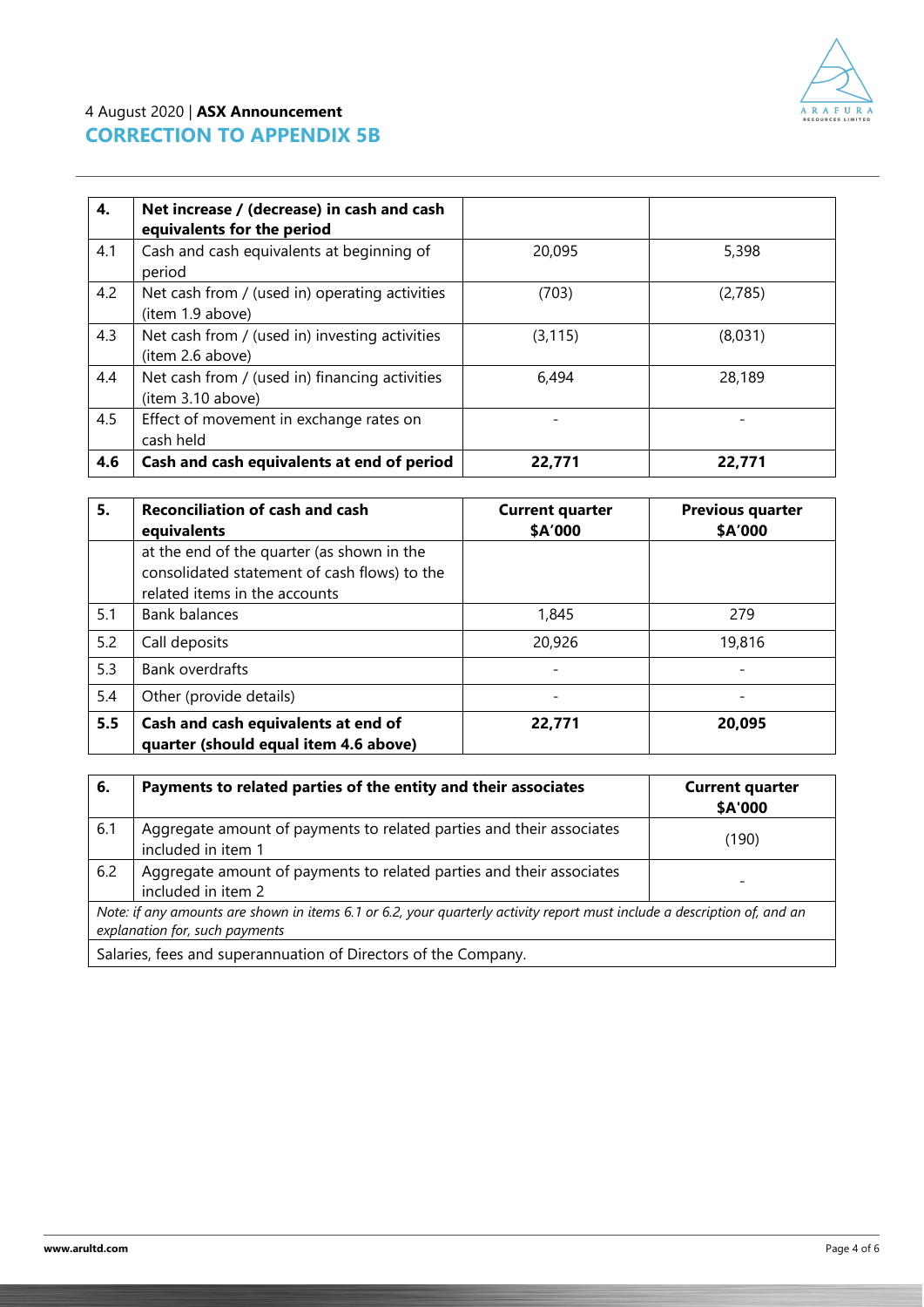

# 4 August 2020 | **ASX Announcement CORRECTION TO APPENDIX 5B**

| 7.  | <b>Financing facilities</b><br>Note: the term "facility' includes all forms of<br>financing arrangements available to the<br>entity.<br>Add notes as necessary for an understanding<br>of the sources of finance available to the<br>entity.                                                                                                         | <b>Total facility amount</b><br>at quarter end<br>\$A'000 | Amount drawn at<br>quarter end<br>\$A'000 |
|-----|------------------------------------------------------------------------------------------------------------------------------------------------------------------------------------------------------------------------------------------------------------------------------------------------------------------------------------------------------|-----------------------------------------------------------|-------------------------------------------|
| 7.1 | Loan facilities                                                                                                                                                                                                                                                                                                                                      |                                                           |                                           |
| 7.2 | Credit standby arrangements                                                                                                                                                                                                                                                                                                                          |                                                           |                                           |
| 7.3 | Other (please specify)                                                                                                                                                                                                                                                                                                                               |                                                           |                                           |
| 7.4 | <b>Total financing facilities</b>                                                                                                                                                                                                                                                                                                                    |                                                           |                                           |
|     |                                                                                                                                                                                                                                                                                                                                                      |                                                           |                                           |
| 7.5 | Unused financing facilities available at quarter end                                                                                                                                                                                                                                                                                                 |                                                           |                                           |
| 7.6 | Include in the box below a description of each facility above, including the lender, interest rate,<br>maturity date and whether it is secured or unsecured. If any additional financing facilities have been<br>entered into or are proposed to be entered into after quarter end, include a note providing details<br>of those facilities as well. |                                                           |                                           |

Not applicable.

| 8.  | <b>Estimated cash available for future operating activities</b>                                                                                                                                                                 | \$A'000 |  |
|-----|---------------------------------------------------------------------------------------------------------------------------------------------------------------------------------------------------------------------------------|---------|--|
| 8.1 | Net cash from / (used in) operating activities (item 1.9)                                                                                                                                                                       | (703)   |  |
| 8.2 | (Payments for exploration & evaluation classified as investing activities)<br>item 2.1(d))                                                                                                                                      | (3,051) |  |
| 8.3 | Total relevant outgoings (item 8.1 + item 8.2)                                                                                                                                                                                  | (3,754) |  |
| 8.4 | Cash and cash equivalents at quarter end (item 4.6)                                                                                                                                                                             | 22,771  |  |
| 8.5 | Unused finance facilities available at quarter end (item 7.5)                                                                                                                                                                   |         |  |
| 8.6 | Total available funding (item $8.4 +$ item $8.5$ )                                                                                                                                                                              | 22,771  |  |
| 8.7 | Estimated quarters of funding available (item 8.6 divided by item<br>8.3)                                                                                                                                                       | 6       |  |
|     | Note: if the entity has reported positive relevant outgoings (ie a net cash inflow) in item 8.3, answer item 8.7 as<br>"N/A". Otherwise, a figure for the estimated quarters of funding available must be included in item 8.7. |         |  |
| 8.8 | If item 8.7 is less than 2 quarters, please provide answers to the following questions:                                                                                                                                         |         |  |
|     | 8.8.1 Does the entity expect that it will continue to have the current level of net operating cash flows<br>for the time being and, if not, why not?                                                                            |         |  |
|     | Answer: Not applicable.                                                                                                                                                                                                         |         |  |
|     | 8.8.2 Has the entity taken any steps, or does it propose to take any steps, to raise further cash to<br>fund its operations and, if so, what are those steps and how likely does it believe that they will be<br>successful?    |         |  |
|     | Answer: Not applicable.                                                                                                                                                                                                         |         |  |
|     | 8.8.3 Does the entity expect to be able to continue its operations and to meet its business objectives<br>and, if so, on what basis?                                                                                            |         |  |
|     | Answer: Not applicable.                                                                                                                                                                                                         |         |  |
|     | Note: where item 8.7 is less than 2 quarters, all of questions 8.8.1, 8.8.2 and 8.8.3 above must be answered.                                                                                                                   |         |  |